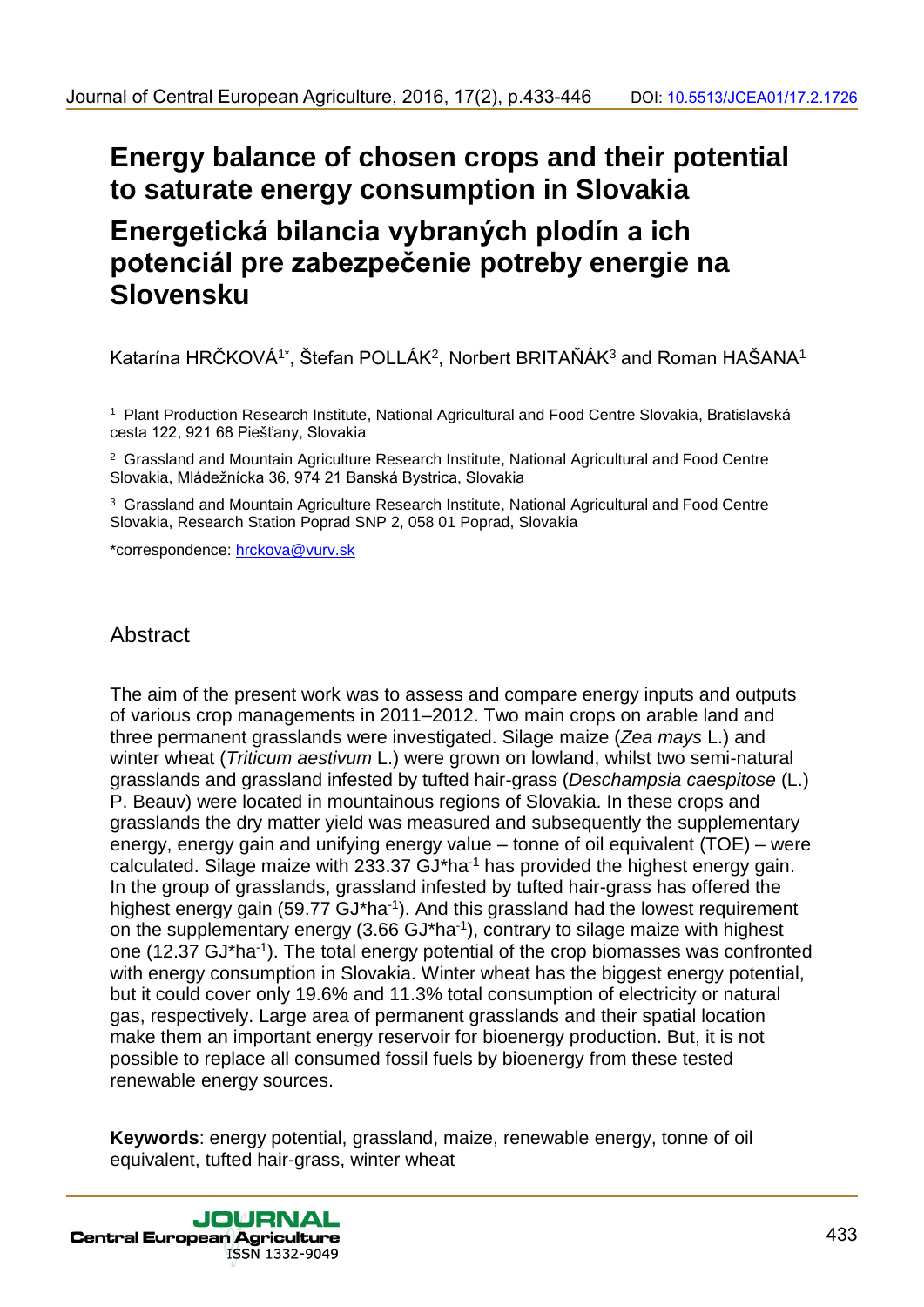# Abstrakt

Cieľom predkladanej štúdie bolo zhodnotiť a porovnať vstupy a výstupy energie pre pestovateľské technológie silážnej kukurice (*Zea mays* L.) a pšenice letnej (*Triticum aestivum* L.) v nížinnej oblasti a troch trvalých trávnych porastov (dva poloprírodné a porast osídlený metlicou trstnatou, *Deschampsia caespitose* (L.) P. Beauv) v horských oblastiach Slovenska počas obdobia 2011-2012. Plodiny boli porovnávané z hľadiska úrod sušiny, dodatkovej energie a energetického zisku prevedením na zjednocujúcu energetickú veličinu - tona ropného ekvivalentu (TOE). Najvyšší energetický zisk bol dosiahnutý pri silážnej kukurici (233.37 GJ\*ha-1). V skupine trvalých trávnych porastov dominoval porast osídlený metlicou trstnatou so ziskom energie (59.77 GJ\*ha<sup>-1</sup>). Tento trávny porast vyžadoval na svoju prevádzku veľmi nízky vklad dodatkovej energie (3.66 GJ\*ha<sup>-1</sup>) v porovnaní so silážnou kukuricou (12.37 GJ\*ha<sup>-1</sup>). Celkový potenciál rastlinnej biomasy bol konfrontovaný so spotrebou energie na Slovensku. Najpriaznivejší energetický potenciál poskytla pšenica, ale aj napriek tomu by dokázala pokryť iba 19,6% spotreby elektrickej energie a 11,3% spotreby zemného plynu. Vysoká výmera plôch trvalých trávnych porastov a oblasti kde sa nachádzajú, sú dôvodom, prečo sa pokladajú za významný rezervoár bioenergie. Nie je však možné nahradiť spotrebu fosílnych palív energiou biomasy testovaných plodín.

**Kľúčové slová:** energetický potenciál, kukurica, metlica trstnatá, obnoviteľná energia, pšenica letná, tona ropného ekvivatentu, trvalý trávny porast

# Detailný abstrakt

Cieľom štúdie bolo zhodnotiť a porovnať vstupy a výstupy energie pre pestovateľské technológie dvoch hlavných plodín pestovaných na ornej pôde v nížinných oblastiach – silážnej kukurice a pšenice letnej a trvalých trávnych porastov v horskej oblasti Slovenska. Boli spracované výsledky poľných pokusov z výskumných staníc v lokalitách Borovce, Tajov, Suchý vrch a Liptovská Teplička z rokov 2011-2012. Kukurica, pšenica a trvalý trávny porast s nulovou úrovňou dusíkatého hnojenia boli porovnávané z hľadiska úrod sušiny, dodatkovej energie a energetického zisku prevedením na zjednocujúcu energetickú veličinu - tona ropného ekvivalentu (TOE). Najvyšší energetický zisk bol dosiahnutý pri silážnej kukurici (233.37 GJ\*ha-1). V skupine trvalých trávnych porastov dominoval porast osídlený metlicou trstnatou so ziskom energie (59.77 GJ\*ha<sup>-1</sup>). Tento trávny porast vyžadoval na svoju prevádzku veľmi nízky vklad dodatkovej energie v porovnaní so silážnou kukuricou (12.37 GJ\*ha-1 ). Vysoká úroda i špecifické vlastnosti metlice trstnatej z lokality Liptovská Teplička a nízke vstupy dodatkovej energie zabezpečili vyšší energetický zisk napriek najnepriaznivejším pôdno-ekologickým podmienkam zo všetkých skúmaných lokalít trvalých trávnych porastov. Najnižší energetický zisk bol dosiahnutý v prípade trvalého trávneho porastu z podhorských oblastí Tajov a Suchý vrch. Celkový potenciál rastlinnej biomasy bol konfrontovaný so spotrebou energie na Slovensku. Najpriaznivejším energetickým potenciálom disponuje pšenica, ale aj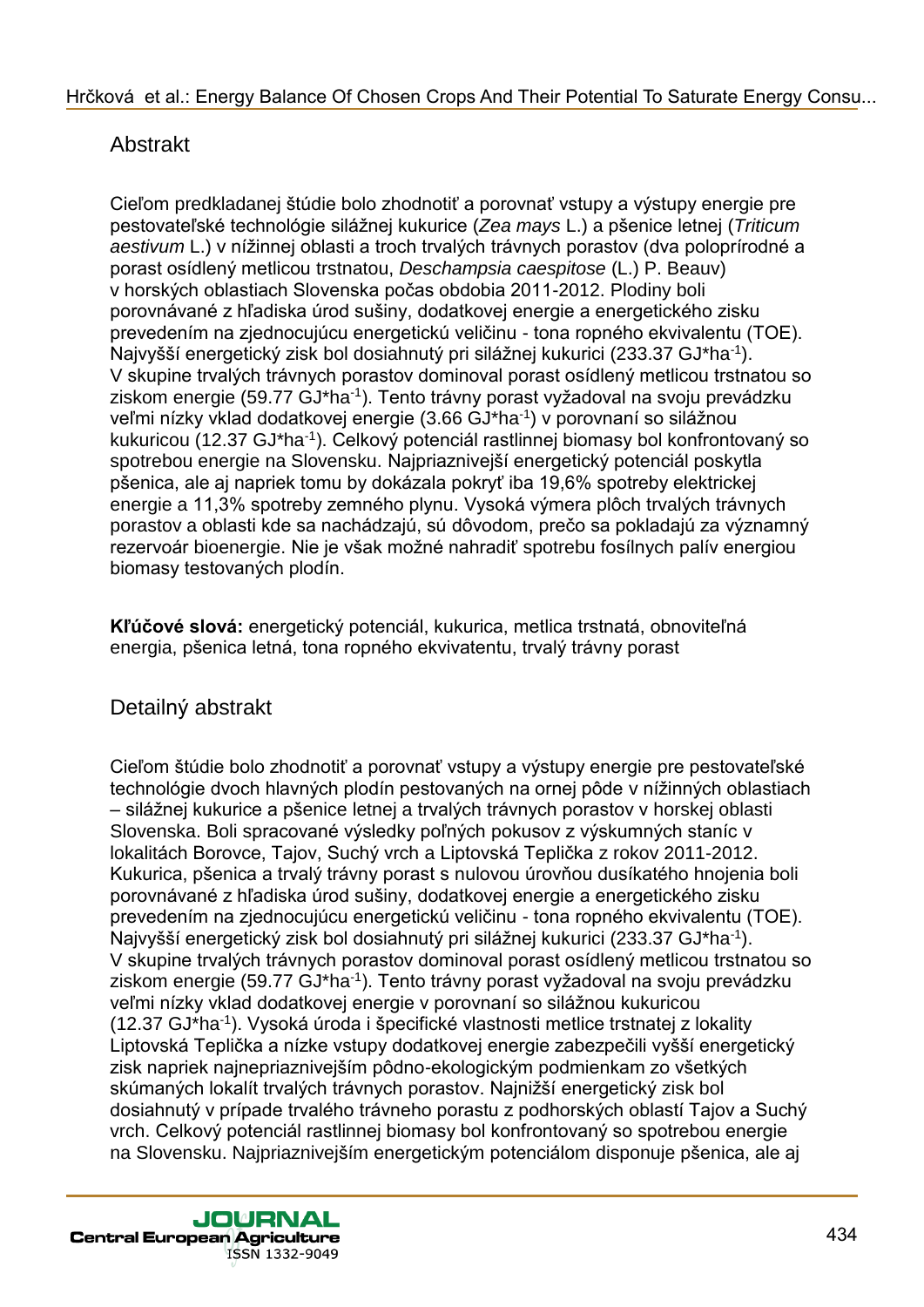napriek tomu by dokázala pokryť iba 19,6% spotreby elektrickej energie a 11,3% spotreby zemného plynu. Vysoká výmera plôch trvalých trávnych porastov a oblastí kde sa nachádzajú, sú dôvodom, prečo sa pokladajú za významný rezervoár bioenergie. Nie je však možné nahradiť spotrebu fosílnych palív energiou biomasy testovaných plodín.

## Introduction

Agricultural inputs are mostly expressed in monetary unit. Financial balance is a question of existence for farmer and this is the reason that economic point of view is fundamental. But it is also possible to express inputs in energy units. Input and output of energy are two the most important factors for determination of energy and ecology effectiveness of agricultural productivity (Rathke and Diepenbrock, 2006). There are various forms of energy which entry into agricultural system. Natural inputs mainly depend on solar energy and its solar constant. Thereafter they are modified by soil and environmental characteristics of site. Additional inputs are characterized by supplementary energy – seeds, pesticides, fertilizers, machinery, human labour and fuels. It is necessary to ensure the consistency amongst them to achieve high effectiveness of crop management, because the genetic potential of crops should be supported by sufficient additional sources of supplementary energy, which they are adapted to (Pospišil and Vilček, 2000).

In general opinion, supplementary energy input is highly specified for crops and sites. Low-input systems in some parts of Africa reach only 1 GJ\*ha<sup>-1</sup>. It is great contrast with Western Europe with amount of 30 GJ\*ha<sup>-1</sup> of supplementary energy (Hülsbergen et al., 2001). Current global trend is moving towards increasing in agrosystem inputs via the usage of heavy machinery and high doses of fertilizers and pesticides. The situation in Slovakia is significantly affected by the economic circumstances of farmers. Official sources talks about  $6.92$  GJ\*ha<sup>-1</sup> – 35.78 GJ\*ha<sup>-1</sup> of supplementary energy for various crops in different parts of Slovakia (Pospišil and Vilček, 2000). The most relevant energy crops in Slovakia are silage maize, permanent grassland and woody plants. Situation in Belgium is similar - the most utilized are extensive permanent grassland and silage maize (Gerin et al., 2008).

The aim of this study was to assess energy inputs and outputs of various crops and to calculate their energy potential in energy industry.

# Materials and methods

The most often cultivated silage maize hybrids (PR39F58, Karacho, Luciana and Graneros), two winter wheat hybrids (Hymack and Hybnos), two winter wheat cultivars (Ignis and Pavlína) and three permanent grasslands were used in study. Field experiments focused on silage maize (*Zea mays* L.) and winter wheat (*Triticum aestivum* L.) were established in 2011–2012 in Research Station Borovce, National Agricultural and Food Centre Slovakia. Experimental site is situated in a maize growing region of Slovakia. The soil is Chernozem degraded on loess, with pH 6.35. Soil is characterised by good content of available potassium, middle content of phosphorus and high content of magnesium. Depth of humus horizon is 0.4 – 0.5 m and humus content ranges for 1.8 to 2.0%. Additional data are shown in Table 1.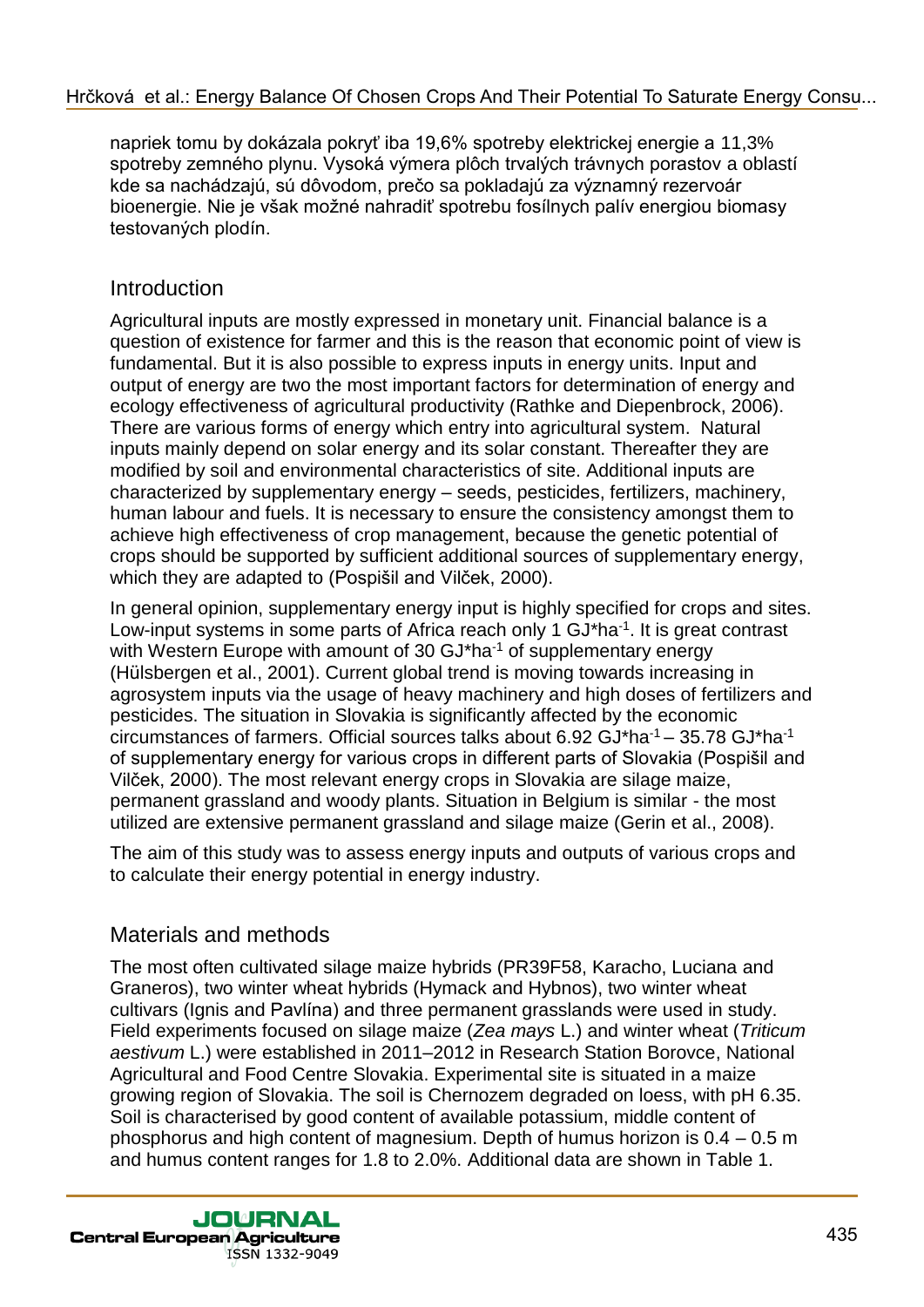Conventional soil tillage cultivation involved autumn ploughing (into depth of 0.2 m), sowing bed preparation and fertilization. Sowing rate was 90 000 maize plants per hectare. Hybrids and cultivars of winter wheat were (the same depth of ploughing, sowing bed preparation and fertilization) sown in sowing rate of 4.5 millions of germinated seeds per hectare. Both field trials were conducted in conditions without irrigation. Phosphorus and potassium were applied before sowing in dose of 45 kg\*ha<sup>-1</sup> and 120 kg\*ha<sup>-1</sup>, respectively. Nitrogen fertilization was not applied, to attain connection to unfertilized permanent grasslands in mountain region. Whole aboveground biomass of maize and winter wheat was harvested, oven dried and taken into account for the next energy evaluation.

| Characteristic                | <b>Borovce</b>        | Suchý vrch  | Tajov                               | Liptovská<br>Teplička |
|-------------------------------|-----------------------|-------------|-------------------------------------|-----------------------|
| Longitude $(\lambda)$         | $17^{\circ}43'45''$ N |             | 19°06'13" E 19°02'06" E 20°03'33" E |                       |
| Latitude $(\varphi)$          | 48°34'43" E           | 48°43'05" N | 48°45′05″ N                         | 48°56'01" N           |
| Altitude (m)                  | 167                   | 480         | 748                                 | 1400                  |
| Precipitation per year (mm) * | 595                   | 853         | 850                                 | 950                   |
| Precipitation per GP (mm)*    | 359                   | 441         | 500                                 | 525                   |
| Air temperature per year(°C)* | 9.2                   | 7.7         | 6.2                                 | 3.5                   |
| Air temperature per GP (°C)*  | 15.5                  | 13.6        | 12.9                                | 9.5                   |
| Agro-climatic region          | mostly hot            | mildly warm | mildly warm                         | mostly cold           |
| Growing region                | maize                 | mountain    | mountain                            | mountain              |
| Slope                         | 0                     | $1-7^\circ$ | $1-10^\circ$                        | $0-5^\circ$           |
| Exposition                    |                       | <b>NE</b>   | N-NE                                | N-NE                  |

## Table 1. Basic characteristics of experimental sites Tabuľka 1. Základná charakteristika pokusných lokalít

\*long-term average, data were measured directly in the experimental localities of NPPC, GP – growing period

Experimental site Suchý vrch is situated in mountain area which belongs to region Kremnica Mountains. The soil group and soil type at the research site was Leptic Cambisol and loamy soil, respectively, with pH 6.09. Soil was slightly acidic, with a suitable content of available phosphorus and potassium and very high magnesium content. On the former arable land, after 30 to 40 years of cutting and grazing management a grassland community with dominance of *Trisetum flavescens* has developed. Based on the floristic composition of this species it can be classified into *Arrhenatherion* community and detailed phytocoenologic classification is difficult. Primary production of dry matter was determined as a sum of three haymaking per growing period.

Research area Tajov belongs to municipal boundary Tajov and it is located in the foothills Kremnica Mountains. Soil is defined as Cambisol created on andesite. Soil is loam clay. Agrochemical soil analyses showed following results:  $C_{OX}$  44.60 g\*kg<sup>-1</sup>, humus 76.89 g\*kg-1 , N 4.76 g\*kg-1 , P 14.36 mg\*kg-1 , K 122.06 mg\*kg-1 , Mg 150.18 mg\*kg-1 . Soil reaction was extremely acidic (pH 3.5).In term of syntaxonomical classification the grassland belong to community *Cynosurion cristati* R.Tx. 1947 and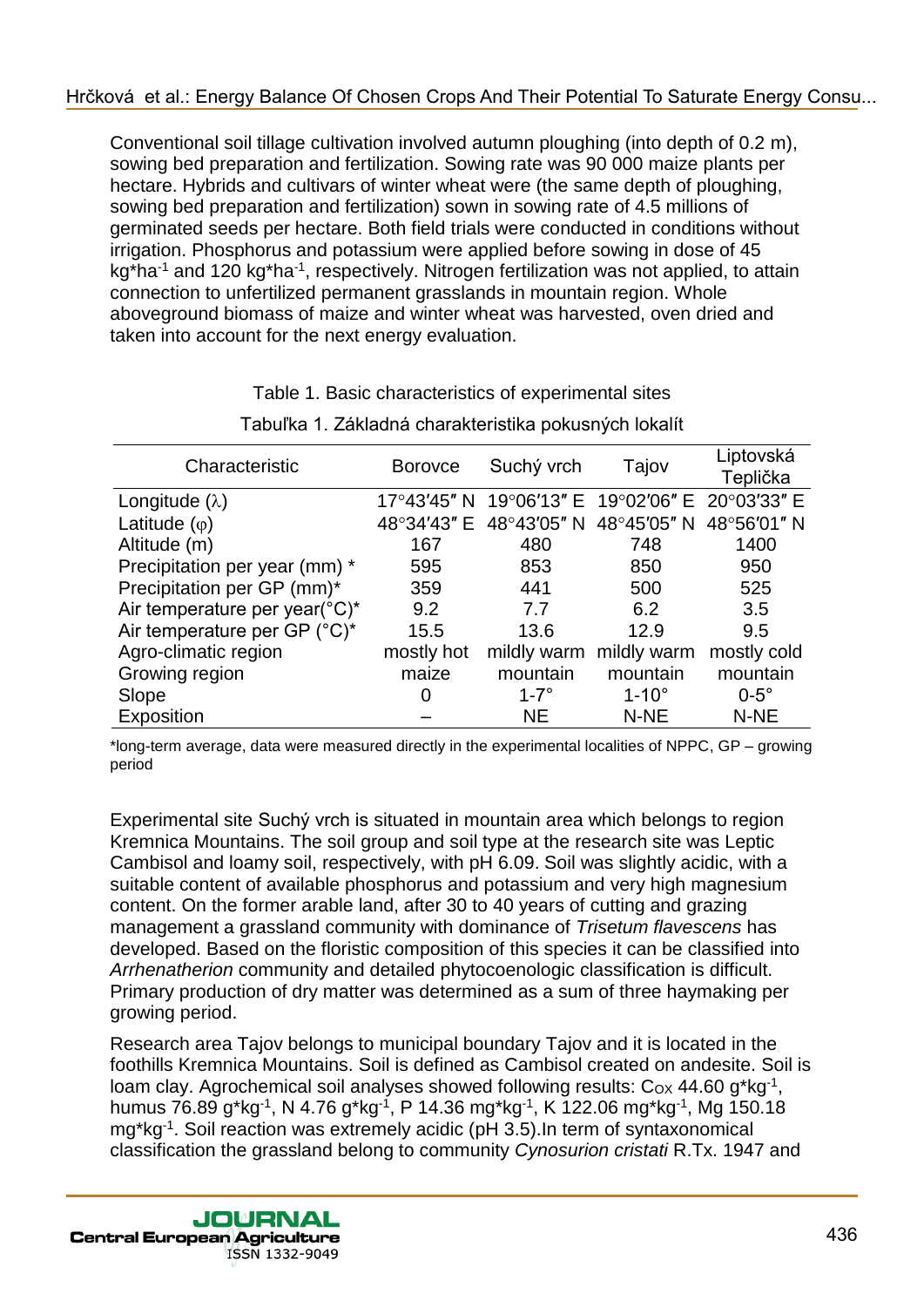sub-community *Lolio-Cynosuretum* Jurko1974. There were three cuttings per growing period in Tajov natural grassland.

Experimental site Panská hoľa is located in the cadastre of Liptovská Teplička village. The soil group and soil type at the research site was Leptosol and loam clay, respectively. Agrochemical soil characteristic was following:  $C_{OX}$  53.20 g\*kg<sup>-1</sup>, humus 91.73 g\*kg<sup>-1</sup>, N 5.47 g\*kg<sup>-1</sup>, P 1.71 mg\*kg<sup>-1</sup>, K 147.03 mg\*kg<sup>-1</sup>, Mg 516.73 mg\*kg<sup>-1</sup> Hanzes (2008). Soil reaction was acidic (pH 4.72). Due to selective grazing of sheep herds this previously once a year mowed meadow (*Nardo-Agrostion tenuis* Sillinger 1933) was infested by tufted hair-grass (*Deschampsia caespitosa* (L.) P. Beauv. It has created a monoculture. There was just single cutting per growing period in October.

Meteorological parameters and additional data of individual sites are shown in Table1. Inputs of solar energy, human labour, energy for drying, storage, and biomass transport from the farm to the customers were not taken into account (Hülsbergen et al., 2001). Direct and indirect inputs included energy of fuels, machines, seeds, pesticides, and potassium and phosphorus fertilizers. Gross energy, i.e. brutto energy (BE) was specified according to Petrikovič (2000) and it is defined as a caloric value of produced biomass. Inputs of supplementary energy (DE) were calculated according to Preininger (1987). Based on these data, following energy parameters were determined (Pospišil and Ržonca, 2010) energy gain: BE – DE (GJ\*ha<sup>-1</sup>), energy consumption per 1 ton of final product: DE / dry matter yield (GJ<sup>\*t<sup>1</sup>), energy efficiency ratio: BE / DE. Tonne of oil equivalent (TOE) is generally</sup> used for the crop energy valuation. It is used mostly in energy industry and it expresses energy potential of wide range of resources which can be utilized by energy industry. It has more meaningful relevance for perspective implementation of second generation biofuels. From the energy point of view the equation definition is following: 1 TOE = 42.1 GJ = 7.4 barrels = 1270  $\text{m}^3$  of natural gas = 11.63 MW = 2.3 tons of coal. To make the tables more comfortable, unit kTOE was used (1000 TOE  $=1$  kTOE).

Experimental data were assessed by non-parametric Kruskal-Wallis test of ANOVA in Statit Custom QC 5.4.0 software package.

## **Results**

Based on different cropping systems, the need of supplementary energy ranged between 3.66 (tufted hair-grass grassland) and 12.37 GJ\*ha<sup>-1</sup> (maize hybrids) (Table 2). Figure shows proportional distribution of components of supplementary energy. Grubb's test was used to identify any outlier in tested systems and no significant differences among these crops ( $P = 0.076$ ) were found out. Silage maize provided the highest values of supplementary energy. Maize's important volume (46.3%) of supplementary energy is represented by fuel energy needed for all cultivation operations, which means sowing, application of herbicidal treatment, phosphorus and potassium fertilization and harvest. Efficacy of supplementary energy depended on the selected genotype of maize. On contrary to silage maize, the lowest supplementary energy of haymaking on tufted hair grass grassland consists of machinery and fuel only. And consumption of fuels in grasslands utilization is approximately two-thirds of supplementary energy.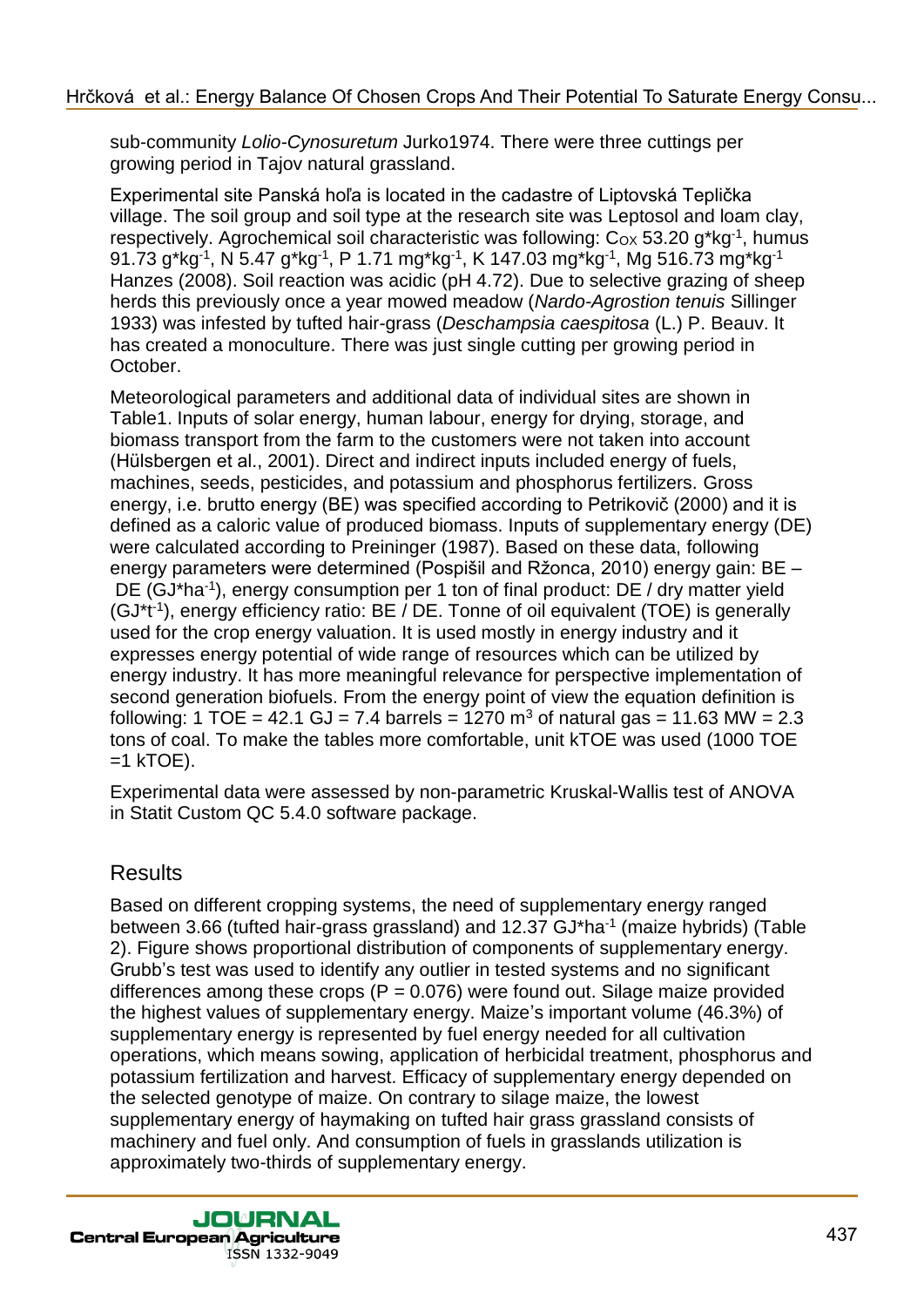#### [Hrčková et al.: Energy Balance Of Chosen Crops And Their Potential To Saturate Energy Consumption In Slovakia](http://jcea.agr.hr/volumes.php?search=Article%3A1726)

| Crop      | <b>Site</b>      | EV                   | <b>DMY</b>            | EVal          | <b>GE</b>     | <b>NG</b>      | $\mathsf{C}$ | <b>TOE</b> | <b>SE</b>               | EG            | ER    | EC           |
|-----------|------------------|----------------------|-----------------------|---------------|---------------|----------------|--------------|------------|-------------------------|---------------|-------|--------------|
|           |                  |                      | $t*$ ha <sup>-1</sup> | $MJ^*kg^{-1}$ | $GJ^*ha^{-1}$ | m <sup>3</sup> | ME           | -          | $GJ^*$ ha <sup>-1</sup> | $GJ^*ha^{-1}$ | —     | $GJ^*t^{-1}$ |
| M         | <b>BO</b>        | <b>PR39F58</b>       | 13.33                 | 17.41         | 232.08        | 7 0 4 0        | 64.47        | 5.543      | 12.37                   | 219.71        | 18.76 | 0.93         |
|           | <b>BO</b>        | Karacho              | 12.18                 | 17.41         | 212.05        | 6432           | 58.90        | 5.065      | 12.37                   | 199.68        | 17.14 | 1.02         |
|           | <b>BO</b>        | Luciana              | 14.49                 | 17.41         | 252.27        | 7652           | 70.08        | 6.025      | 12.37                   | 239.90        | 20.39 | 0.85         |
|           | <b>BO</b>        | Graneros             | 16.46                 | 17.41         | 286.57        | 8 6 9 3        | 79.60        | 6.845      | 12.37                   | 274.20        | 23.17 | 0.75         |
|           | Average of maize |                      | 14.12                 | 17.41         | 245.74        | 7454           | 68.26        | 5.870      | 12.37                   | 233.37        | 19.87 | 1.18         |
| <b>WW</b> | <b>BO</b>        | <b>Hymack</b>        | 12.85                 | 15.60         | 200.46        | 6 0 8 1        | 55.68        | 4.788      | 11.22                   | 189.24        | 17.87 | 0.87         |
|           | <b>BO</b>        | <b>Hybnos</b>        | 12.87                 | 15.60         | 200.77        | 6 0 9 0        | 55.77        | 4.795      | 11.22                   | 189.55        | 17.89 | 0.87         |
|           |                  | Average of hybrids   | 12.86                 | 15.60         | 200.61        | 6 0 8 6        | 55.73        | 4.792      | 11.22                   | 189.40        | 17.88 | 0.87         |
|           | <b>BO</b>        | <b>Ignis</b>         | 10.46                 | 15.60         | 163.18        | 4 9 5 0        | 45.33        | 3.897      | 11.22                   | 151.96        | 14.54 | 1.07         |
|           | <b>BO</b>        | Pavlína              | 11.57                 | 15.60         | 180.49        | 5 4 7 5        | 50.14        | 4.311      | 11.22                   | 169.27        | 16.09 | 0.97         |
|           |                  | Average of cultivars | 11.02                 | 15.60         | 171.84        | 5 2 1 3        | 47.74        | 4.104      | 11.22                   | 160.62        | 15.32 | 1.02         |
|           |                  | Average of w.wheat   | 11.94                 | 15.60         | 186.23        | 5 6 5 0        | 51.73        | 4.448      | 11.22                   | 175.01        | 16.60 | 0.95         |
| <b>PG</b> | <b>SV</b>        | Hay                  | 3.19                  | 13.71         | 43.75         | 1 3 2 7        | 12.15        | 1.045      | 10.52                   | 33.23         | 4.16  | 3.30         |
|           | Tajov            | Hay                  | 4.00                  | 16.51         | 66.05         | 2 0 0 4        | 18.35        | 1.578      | 10.52                   | 55.53         | 6.28  | 2.63         |
|           |                  | Aver.of p.grassland  | 3.60                  | 15.11         | 54.90         | 1 6 6 6        | 15.25        | 1.312      | 10.52                   | 44.38         | 5,22  | 2.97         |
|           | LT.              | <b>HTHG</b>          | 3.60                  | 17.62         | 63.43         | 1924           | 17.62        | 1.515      | 3.66                    | 59.77         | 17.33 | 1.02         |

Table 2. Energy parameters of involved agricultural crops in field experiments

#### Tabuľka 2. Energetické parametre poľnohospodárskych plodín v poľných pokusoch

M – maize, WW – winter wheat, PG – permanent grasslands, BO – Borovce, SV – Suchý Vrch, LT – Liptovská Teplička, EV – energy vector, HTHG – hay of tufted hair-grass, DMY – dry matter yield, EVal – energy value, GE – gross energy, NG – conversion to natural gas, C – conversion to MW, TOE – tonne of oil equivalent , SE – supplementary energy, EG – energy gain, ER – energy ratio, EC – energy consumption per 1 tonne of final product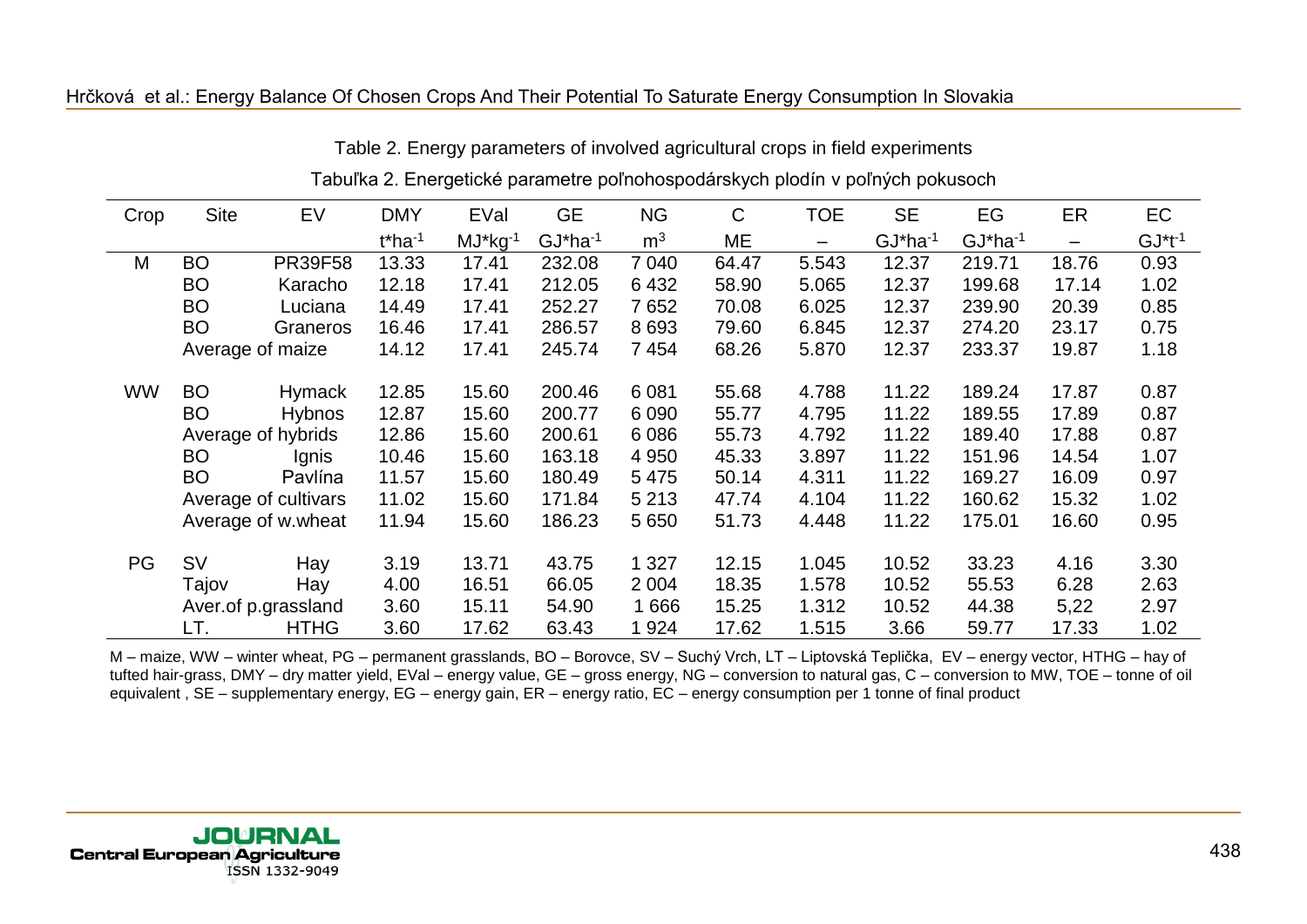Energy efficiency ratio must be greater than 1. If this condition is satisfied then one can say any agroecosystem produces more energy than it consumes in process of biomass production. The given condition was fulfilled within all tested agroecosystems. The efficiency ratio values were different in individual systems, but there were not statistical differences among agroecosystems. The highest energy efficiency ratio has achieved in silage maize. According to the plant genotypes, this parameter has varied between 17.14 and 23.17 (Table 2). In mountainous region, similar value was reached in grassland dominated by tufted hair grass. The relatively high value of this index was caused by very low energy input to the system. On the other side, the high energy efficiency ratio of silage maize biomass is primary caused by high dry matter production, consequently, which influenced other energy parameters in energy balance. The lowest variation in energy efficiency coefficient was detected in winter wheat hybrids and cultivars (14.54 – 17.89).

Energy consumption is another energy parameter which was used. It defines the amount of (supplementary) energy inputs to dry matter production. It is strongly depended on conditions of environments. For example, haymaking was the most difficult process in mountainous region of Slovakia. Its supplementary energy is higher than silage maize and winter wheat without inclusion of fertilizers, pesticides and seeds (Figure 1). Due to environmental and climatic conditions grasslands under investigation produced only limited amount of dry matter. Their production was only the quarter of silage maize dry matter yield. Comparing dry matter production of cultivated grasslands and tufted hair-grass one, it is possible and even desirable to produce the same production using the supplementary energy lowered approximately about 65%.



Figure 1. Distribution of supplementary energy into individual items Obrázok 1. Distribúcia dodatkovej energie do jednotlivých vstupov

Gross energy of crops (Table 2) primary depends on dry matter amount of produced biomass. Based on non-parametric Kruskal-Wallis test of ANOVA the statistically significant differences between hybrids of silage maize and group of grasslands ( $\chi^2$  = 7.64,  $Df = 2$ ,  $P = 0.022$ ) were identified. From plant material tested, the silage maize

**JOURNAL Central European Agriculture** ISSN 1332-9049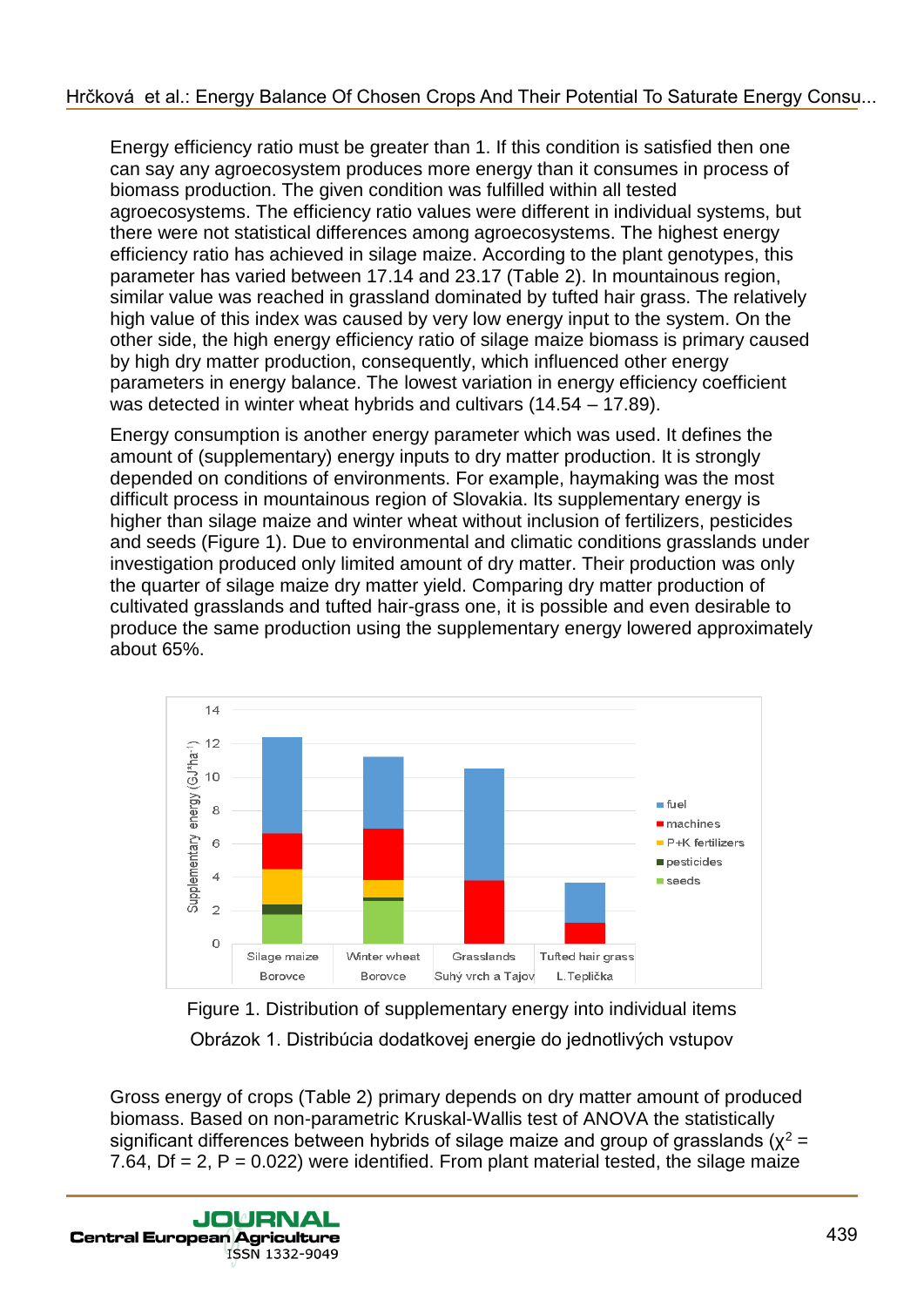hybrid Graneros produced the highest amount of gross energy and energy efficiency ratio; while its energy consumption per ton of dry matter was the lowest. On average of hybrids and cultivars, winter wheat aboveground biomass was lesser than silage maize (Table 2). But, importantly, all parameters of winter wheat hybrids were better than these for cultivars. There were no significant differences between them. Overall, crops cultivated on arable land produced more dry matter ( $x^2 = 6.00$ , Df = 1,  $P = 0.014$ ); had higher energy efficiency ratio (P = 0.066); but, they had lower energy consumption ( $x^2 = 4.59$ , Df = 1, P = 0.032) than grasslands.

In Slovakia 2.219 million tonnes of silage maize was harvested in 2011 (Slovak Statistical Office, 2012a) and it represents energy potential of 228.23 kTOE (Table 3). Winter wheat produced 1.631 million tonnes of above-ground biomass with energy potential of 580.38 kTOE. Based on dry matter production, permanent grasslands were not as productive as these two crops on arable land but larger area ensured the higher energy potential (383.97 kTOE) than silage maize. Total energy potential of crops included in this study was 1,192.58 kTOE.

Table 3. Dry matter yield, area and energy potential of energy vectors in 2011 Tabuľka 3. Úroda sušiny, zberová plocha a energetický potenciál plodín v roku 2011

| Energy vector Harvested |        | <b>DM</b>          |            |       |                                                            | Produc Caloric Conversion Conversion | kTOE   |
|-------------------------|--------|--------------------|------------|-------|------------------------------------------------------------|--------------------------------------|--------|
|                         | area   | Yield              | tivity     | value | to nat.gas                                                 | to energy                            |        |
|                         | ha     |                    |            |       | t*ha <sup>-1</sup> MJ*kg <sup>-1</sup> 1000 m <sup>3</sup> | <b>GW</b>                            | -      |
| Silage maize            | 77269  | 2219065 28.72 4.33 |            |       | 289854.13                                                  | 2654.33                              | 228.23 |
| Winter wheat            | 362846 | 1631112 4.50       |            | 14.98 | 737084.40                                                  | 6749.84                              | 580.38 |
| P.grasslands            | 507844 | 1013575 2.00       |            | 15.95 | 487642.84                                                  | 4465.58                              | 383.97 |
| Total amount            | 947959 | 4863752            | $\sim$ $-$ |       | 1514581.4                                                  | 13869.75                             | 1192.6 |

According to Slovak Statistical Office (2013) in 2012 the area of silage maize and winter wheat increased (Table 4). In spite of lower silage maize productivity its total energy potential was higher. Due to the lower dry matter yields, winter wheat and permanent grasslands diminished their potential in compare with 2011. Total energy potential of tested crops was lower and it can be explained by unfavourable climatic conditions over growing period 2012.

Table 4. Dry matter yield, area and energy potential of energy vectors in 2012 Tabuľka 4. Úroda sušiny, zberová plocha a energetický potenciál plodín v roku 2012

| Energy vector Harvested |        | <b>DM</b>     |        |       | Produc Caloric Conversion Conversion kTOE                  |                            |        |
|-------------------------|--------|---------------|--------|-------|------------------------------------------------------------|----------------------------|--------|
|                         | area   | Yield         | tivity |       | value to nat. gas to energy                                |                            |        |
|                         | ha     |               |        |       | t*ha <sup>-1</sup> MJ*kg <sup>-1</sup> 1000 m <sup>3</sup> | <b>GW</b>                  |        |
| Silage maize            | 85051  | 2276321 26.76 |        | 4.33  | 297332.9                                                   | 2722.82                    | 234.12 |
| Winter wheat            | 388147 | 1275302 3.29  |        | 14.98 | 576297.1                                                   | 5277.43                    | 453.78 |
| P.grasslands            | 507068 | 934775        | 1.84   | 15.95 | 449731.2                                                   | 4118.40                    | 354.12 |
| Total amount            | 980266 | 4486398       |        |       |                                                            | 1323361.2 12118.65 1042.02 |        |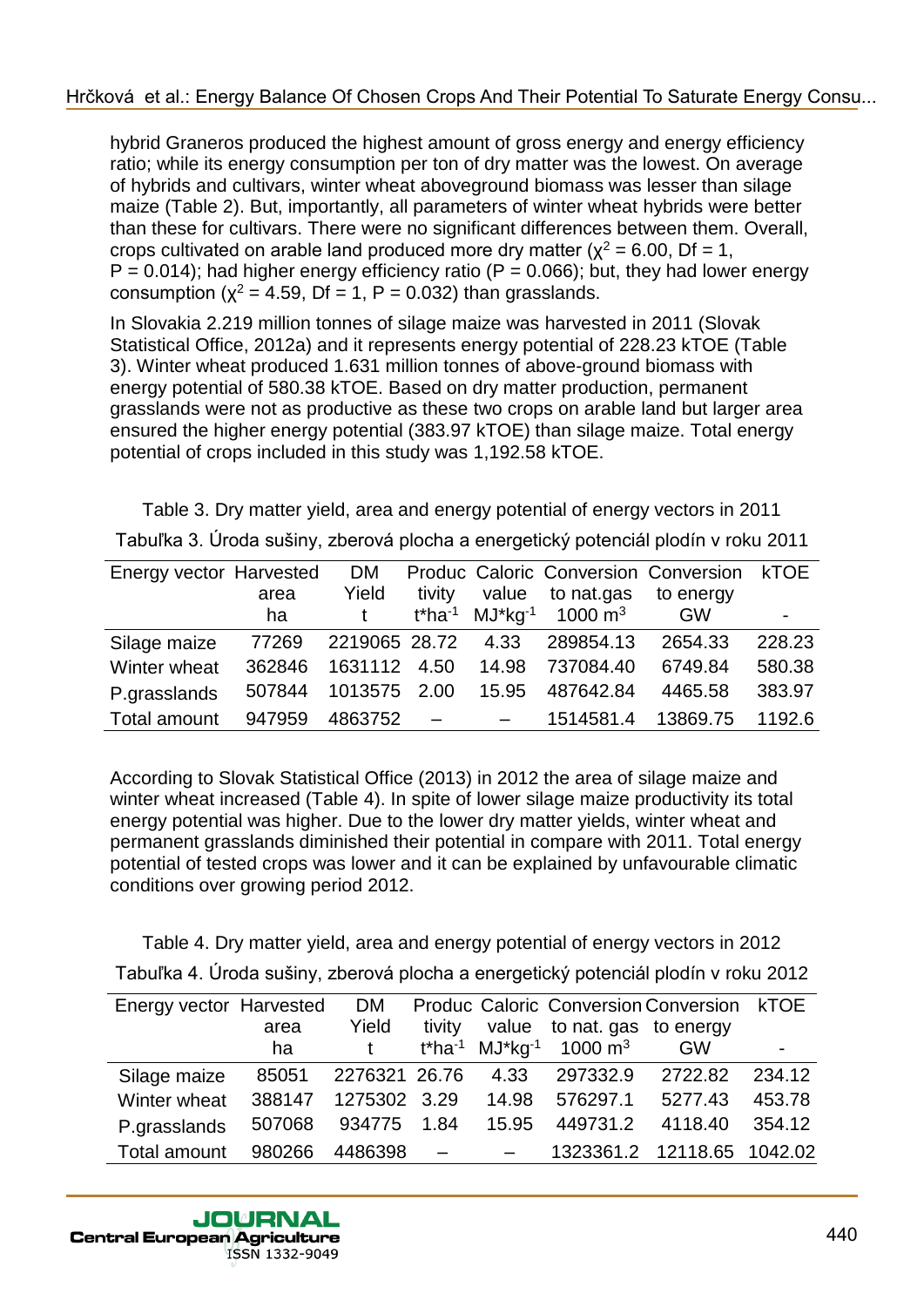#### [Hrčková et al.: Energy Balance Of Chosen Crops And Their Potential To Saturate Energy Consu...](http://jcea.agr.hr/volumes.php?search=Article%3A1726)

According to data published by Slovak Statistical Office (2012b), the electric power consumption reached 28.8 TW and it represents 2,476.38 kTOE, and natural gas consumption was 5.3 billion  $Nm^3$  (4,173.22 kTOE). Further comparison of electric power and natural gas consumption (Slovak Statistical Office, 2010 and 2011), and hypothetical potential of crops included in this study are given in Table 5. For better description of situation in Slovakia, the year 2010 is presented.

Table 5. Consumption of electric energy and natural gas versus energy potential of agricultural crops in Slovakia in 2010–2012

| Energy consumption          | 2010     | 2011     | 2012     |
|-----------------------------|----------|----------|----------|
| Electric energy (GW)        | 28761    | 28862    | 28800    |
| Electric energy (kTOE)      | 2473.001 | 2481.685 | 2476.354 |
| Natural gas (mld. $Nm^3$ )  | 5.7      | 5.4      | 5.3      |
| Natural gas (kTOE)          | 4488.189 | 4251.969 | 4173.228 |
| Silage maize (kTOE)         | 176.330  | 228.230  | 234.120  |
| Winter wheat (kTOE)         | 421.748  | 580.381  | 453.780  |
| Permanent grasslands (kTOE) | 384.380  | 383.970  | 354.120  |

Tabuľka 5. Spotreba elektrickej energie a zemného plynu a celkový energetický potenciál plodín na Slovensku v rokoch 2010-2012

Utilisation of total biomass of chosen crops like a replacement for conventional energy sources is hypothetical for the purpose of this study. It could help to understand the problem of current energy consumption of human society and the possibilities of its substitution. If the finalization of whole silage maize biomass to animal husbandry was eliminated and its total energy potential was redirected into the energy sector then a demand for electric power in Slovakia would be guaranteed only 9.45% under conditions of year 2012 (Table 6).

Table 6. Replacement of natural gas and electric energy by agricultural crops (%)

| poľnohospodárskych plodín (%) |               |       |       |       |  |  |  |
|-------------------------------|---------------|-------|-------|-------|--|--|--|
| Energy vector                 | Energy sector | 2010  | 2011  | 2012  |  |  |  |
| Silage maize                  | electricity   | 7.13  | 9.20  | 9.45  |  |  |  |
|                               | natural gas   | 3.93  | 5.37  | 5.61  |  |  |  |
| Winter wheat                  | electricity   | 17.05 | 23.39 | 18.32 |  |  |  |
|                               | natural gas   | 9.40  | 13.65 | 10.87 |  |  |  |
| P. grasslands                 | electricity   | 15.54 | 15.47 | 14.30 |  |  |  |
|                               | natural gas   | 8.56  | 9.03  | 8.49  |  |  |  |

Tabuľka 6. Náhrada energie zemného plynu a elektriny energiou poľnohospodárskych plodín (%)

In case of natural gas replacement, the demand would be ensured as low as 5.61%. Based on experimental results, winter wheat appears to be the most favourable energy resource. It could replace up to 18.32% of electricity power consumption or 10.87% of natural gas. Permanent grasslands are also effective energy resource.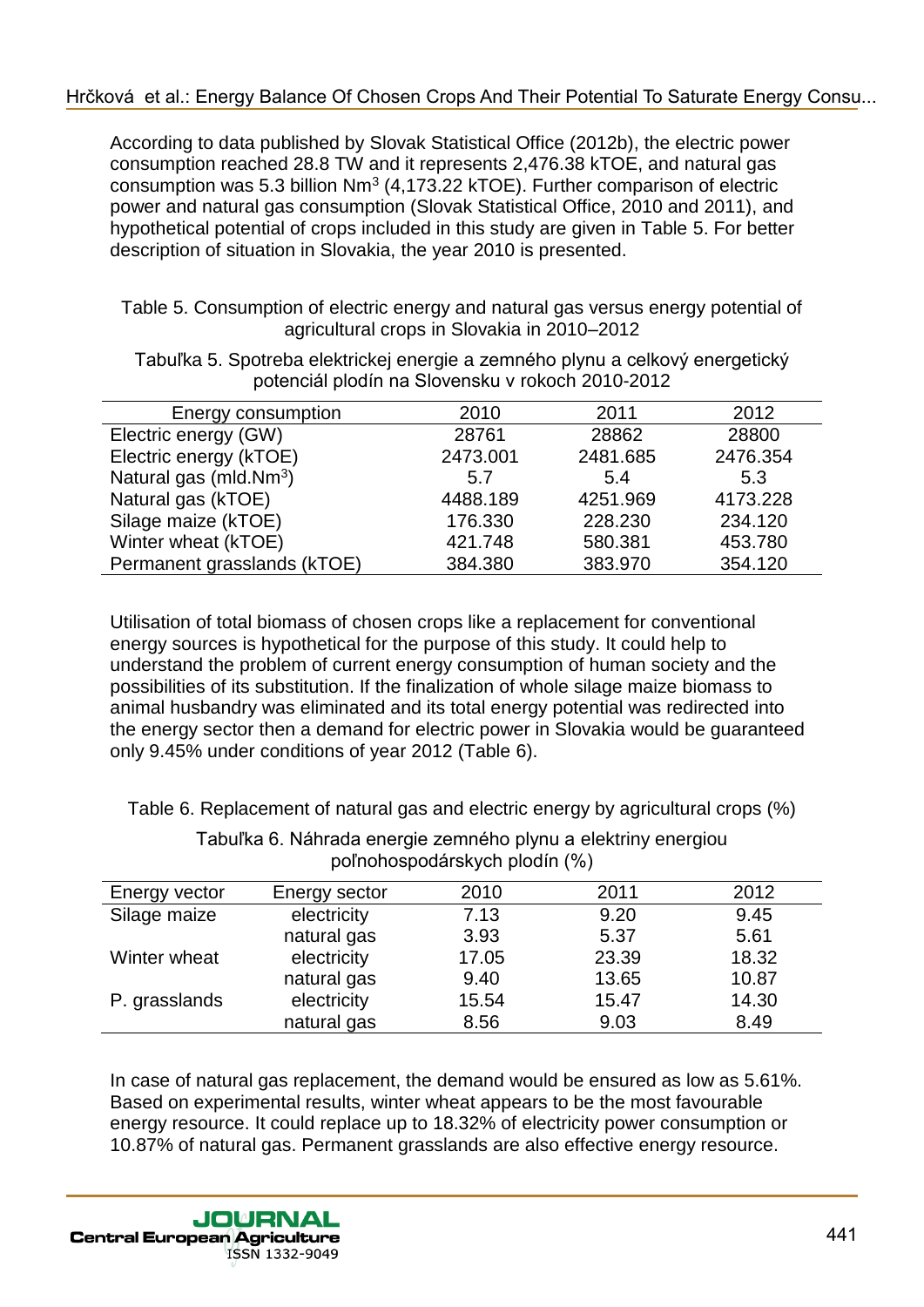They can ensure 14.30% of electricity power demand or 8.49% of natural gas. Detailed information and recent trend is shown in Table 6. Overall, all of these crops together could cover 42.08% of electricity or 23.22% of natural gas consumption in conditions of Slovakia in 2012.

# **Discussion**

Mechanization (as well as the fuels) and fertilizers are the main components which form the supplementary energy. In the presented article, the permanent grasslands were not fertilized by any mineral fertilizers. Consequently, it reduced supplementary energy inputs. In this situation, silage maize and winter wheat were cultivated at the lowest possible level from the point of view of the inputs into agrosystem. Silage maize is crop providing a high amount of energy in plant biomass at low energy inputs (Boehmel et al., 2008). But in the long-term period it is neither suitable, nor sustainable (Hill et al., 2006). Smyth et al. (2009) published a value 20.6 GJ\*ha-1 of total energy consumption in the agriculture of Ireland and Britain. Experimental data from Slovakia, with absence of nitrogen fertilizer, are at level of 17.8%, 51.1%, 54.5% and 60.0% of Smyth´s value for *Deschampsia caespitosa* grassland, semi-natural grasslands, winter wheat and silage maize, respectively. As indicated the work by Boehmel et al. (2008) there is a significant change in supplementary energy components, when application of nitrogen fertilizer is included. In these cases, it highlighted nitrogen supplementary energy proportion. Winter wheat crop management needed supplementary energy as much as 11.22 GJ\*ha<sup>-1</sup>. There are many studies which are focused on winter wheat energy balance. In an Iranian study Soltani et al. (2013) published 12.98  $GJ<sup>*</sup>$ ha<sup>-1</sup>. It corresponds with the findings of this study. In comparison with Slovak values, however, the energy gain and energy efficiency ratio in Iran study is lower by  $40.7 \text{ GJ}^*$ ha<sup>-1</sup> –  $78.3 \text{ GJ}^*$ ha<sup>-1</sup> and  $50\%$ . respectively. Field experiment of Tabatabaeefar et al. (2009) was focused on energy balance of five different tillage technologies in winter wheat. His conventional variant is comparable to winter wheat growing technology in Slovakia and its energy input was 18.71 GJ\*ha<sup>-1</sup> which is higher about one third. Energy gain was significantly lower via lower dry matter productivity of winter wheat. Except for nitrogen fertilizers and their application, irrigation is one of the most demanded agricultural processes (Ziaei et al., 2015). It can increase value of energy input into agrosystem about 36 GJ\*ha-1 (Ghorbani et al., 2011).

In Germany, on average of three varieties, Boehmel et al. (2008) reported 300 GJ\*ha-1 of gross energy by (energy) maize. This amount of gross energy was grown with no nitrogen fertilization. They have tested seven plant and crop species as follow: *Brassica napus oleifera*, *Miscanthus giganteus*, *Salix schwerinii viminalis*, *Panicum virgatum*, *Triticum aestivum*, *Triticale* × *Triticosecale* and *Zea mays*. Silage maize grown in Slovak conditions produced, on average of four hybrids, 245.74 GJ\*ha<sup>-1</sup> of gross energy, only. Differences were due to environmental conditions, for example. But, the common feature of the two experiments is the highest amount of gross energy is always produced by maize. But, on marginal land in the midwest of US, Gelfand et al. (2013) found that successional old field (+ nitrogen) outperformed maize (63 GJ\*ha<sup>-1\*</sup>year<sup>-1</sup> vs. 62 GJ\*ha<sup>-1\*</sup>year<sup>-1</sup> for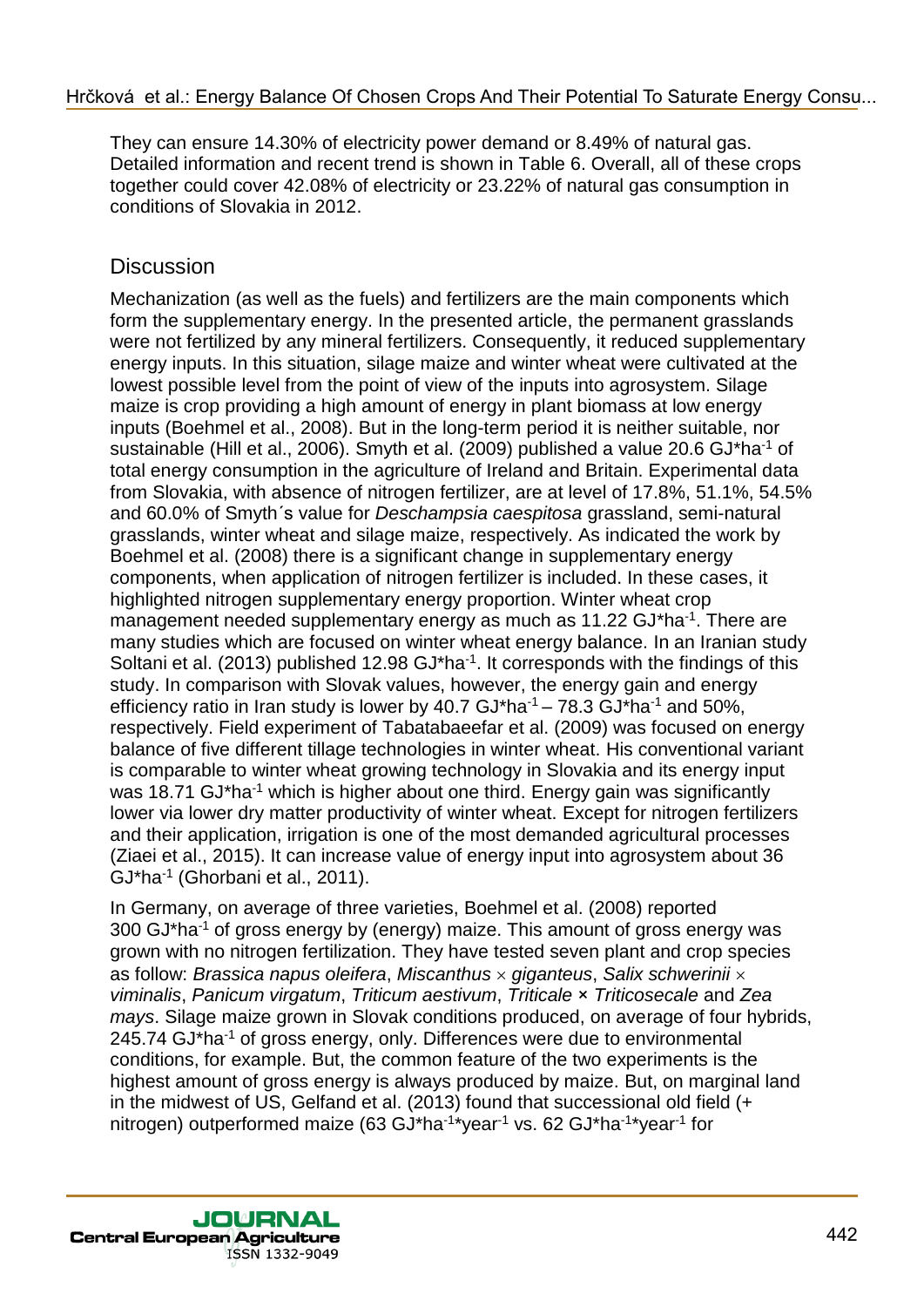successional old field and maize, respectively). But, they removed all grain and straw to bioethanol production.

Smyth et al. (2009) compared the growing conditions in Ireland and other northern European countries. They published a gross energy 122.4 GJ\*ha<sup>-1\*</sup>year<sup>-1</sup> for grasslands harvested twice over growing season and processed to silage with finalization to biomethane. In China, Zhou et al. (2009) presented biomass productivity of grasslands on degraded soils generally at 90 GJ\*ha<sup>-1\*</sup>year<sup>-1</sup>. These results document the energy output of permanent grasslands, as low-input highdiversity (LIHD) on damaged or degraded soil, is comparable to bioethanol energy gain produced by conventional grain maize on arable soil. Zhou et al. (2009) also found LIHD biofuel is more economical in comparison with traditional biofuels (e.g., maize bioethanol or soybean biodiesel). Hill et al. (2006) and Tilman et al. (2006) reached the same conclusion, too. They compared biomass ethanol, biomass electricity, and biomass synfuel versus maize bioethanol and soybean biodiesel. Moreover, Tilman et al. (2006) published higher bioenergy gain from LIHD grasslands in comparison to monoculture of plant grassland species about 238% per decade. Furthermore, biofuels derived from LIHD grasslands have negative carbon balance, because CO<sub>2</sub> sequestration by ecosystem  $(4.4 t<sup>*</sup>ha<sup>-1*</sup>year<sup>-1</sup>$  of CO<sub>2</sub> in soil and plant roots) is higher than  $CO<sub>2</sub>$  production from fossil fuels during biofuel processing (0.32 t\*ha<sup>-1\*</sup>year<sup>-1</sup>). Additionally, on marginal land, Gelfand et al. (2013) found that successional old field (whether fertilized or with small amount of N addition) has greater potential to mitigate greenhouse gases than maize on arable land or poplar plantation. Uellendahl et al. (2008) expressed the idea that perennial crops cultivation for energy purposes are more suitable in comparison to annual crops, because they require less energy, fertilizer and pesticides and on the other side their negative environmental impact is lower.

Biofuels based on plant production are confronting with ethics and environment (e.g. Slade et al., 2014, Tilman et al., 2009) and with economics and sustainability science (e.g. Burger et al., 2012). Relationships among global demand for the food (and feed), biofuel (or bioenergy) and environmental conservation was named by Tilman et al. (2009) as the food, energy and environment trilemma. The same Slade et al. (2014) stated that biomass potential can be broadly divided into those that test the boundaries of what might be physically possible, and those that explore the boundaries of what might be socially acceptable or environmentally responsible. As it was shown above, three major crops are not able to saturate energy consumption (expressed either electricity or natural gas) in Slovakia. From the point of view of crop production finalization, the bioenergy production and subsidies becomes important competitor to animal husbandry. Food production from local sources is getting under the pressure of industry sectors, and so power engineering disrupts the continuity of primary agricultural production. Agriculture must necessarily to set some priorities in the land utilization. Soil is both important and valuable natural resource. As well, it is still natural and cultural heritage of the society and simultaneously helps to define us as a nation. Form of its appropriate utilization is a fundamental and essential base for the survival of each civilization. Harmonization of biofuel production from agricultural renewable sources and food production becomes serious problem and it will be necessary to find a reasonable sustainable compromise in the near future.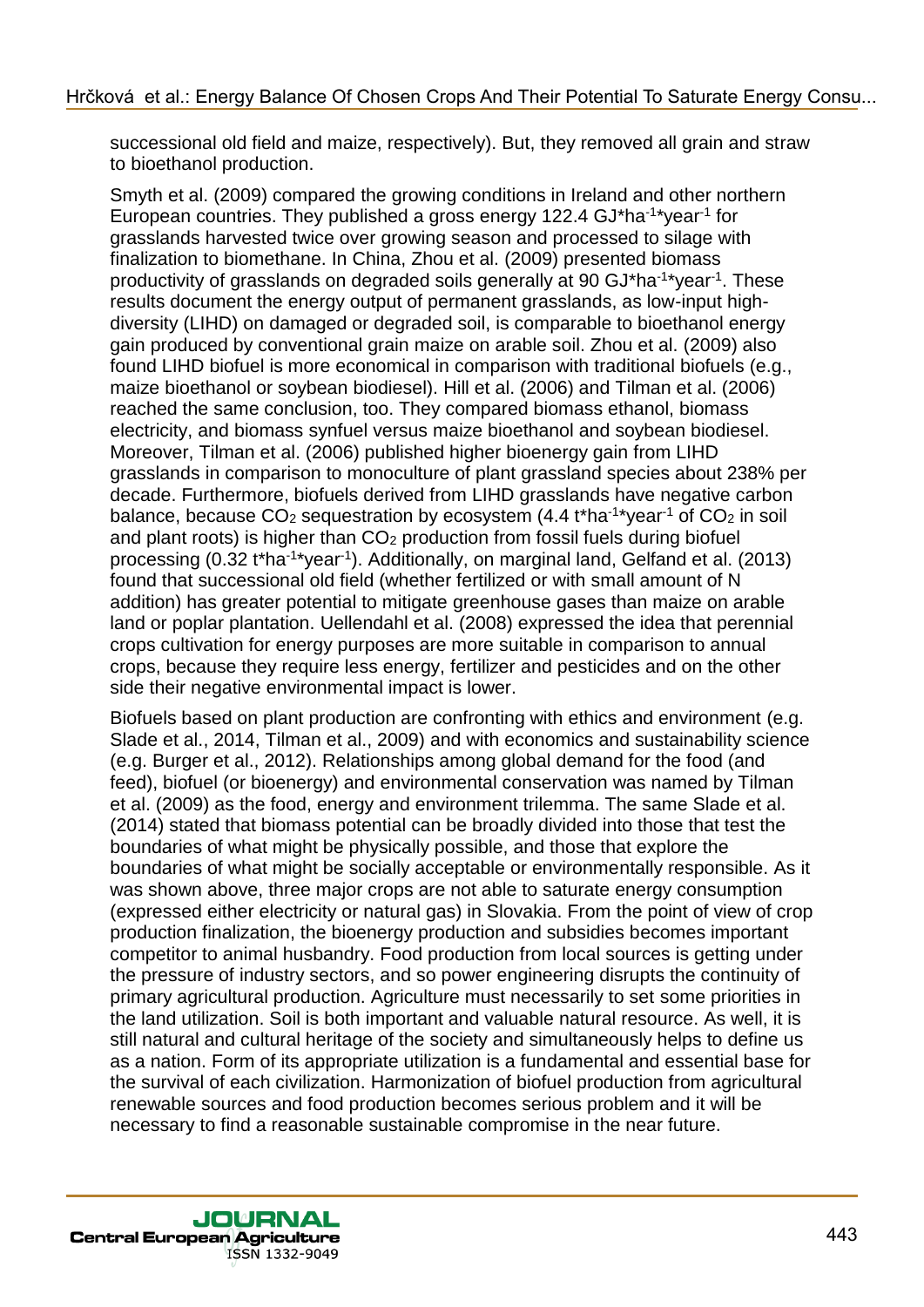## **Conclusion**

The most stable energy was provided by winter wheat. On arable land hybrid Graneros of silage maize was presented by the highest amount of energy gain. In mountainous area it was achieved from grassland infested by tufted hair grass. Its energy efficiency is comparable with silage maize and it is higher than both cultivars of winter wheat. Supplementary energy calculated to 1 t of production of tufted hair grass is the same as hybrid Karacho of silage maize (1.02 GJ\*ha<sup>-1</sup>). But, other grasslands are needed threefold more supplementary energy per 1 t of dry matter. Theoretically, all crops under investigation are able to meet the consumption 42.08% of electricity and 23.22% natural gas, only.

### References

- Boehmel, C., Lewandowski, I., Claupein, W. (2008) Comparing annual and perennial energy cropping systems with different management intensities. Agricultural Systems, 96 (1), 224–236. DOI: 10.1016/j.agsy.2007.08.004
- Burger, J. R., Allen, C. D., Brown, J. H., Burnside, W. R., Davidson, A. D., Fristoe, T. S., Hamilton, M. J., Mercado-Silva, N., Nekola, J. C., Okie, J. G., Zuo, W. (2012) Macroecology of sustainability. PLoS Biology, 10 (6), DOI: 10.1371/journal.pbio.1001345
- Hill, J., Nelson, E., Tilman, D., Polasky, S., Tiffany, D. (2006) Environmental, economic and energetic costs and benefits of biodiesel and ethanol biofuels. Proceedings of the National Academy of Sciences of the United States of America, 103 (30), 11206-11210. DOI: 10.1073/pnas.0604600103
- Hülsbergen, K. J., Feil, B., Biermann, S., Rathke, G. W., Kalk, W. D., Diepenbrock, W. (2001) A method of energy balancing in crop production and its application in a long-term fertilizer trial. Agriculture Ecosystems and Environment, 86 (3), 303–321. DOI: 10.1016/S0167-8809(00)00286-3
- Gelfand, I., Sahajpal, R., Zhang, X., Izaurralde, R. C., Gross, K. L., Robertson, G. P. (2013) Sustainable bioenergy production from marginal lands in the US Midwest. Nature, 493 (7433), 514-517. DOI: 10.1038/nature11811
- Gerin, P. A., Vliegen, F., Jossart, J.-M. (2008) Energy and CO<sub>2</sub> balance of maize and grass as energy crops for anaerobic digestion. Bioresource Technology, 99 (7), 2620–2627. DOI: 10.1016/j.biortech.2007.04.049
- Ghorbani, R., Mondani, F., Amirmoradi, S., Feizi, H., Khorramdel, S., Teimouri, M., Sanjani, S., Anvarkhah, S., Aghel, H. (2011) A case study of energy use and economical analysis of irrigated and dryland wheat production systems. Applied Energy, 88 (1), 283–288. DOI: 10.1016/j.apenergy.2010.04.028
- Hanzes, Ľ. (2008) Maintenance and exploitation of grasslands in a montane landscape unit of the Low Tatras Mountains. Nitra: Slovak University of **Agriculture**
- Petrikovič, P. (2000) Výživná hodnota krmív, II. časť [Nutritional value of feed, second part]. Nitra, Slovak Republic: Research Institute for Animal Production (in Slovak)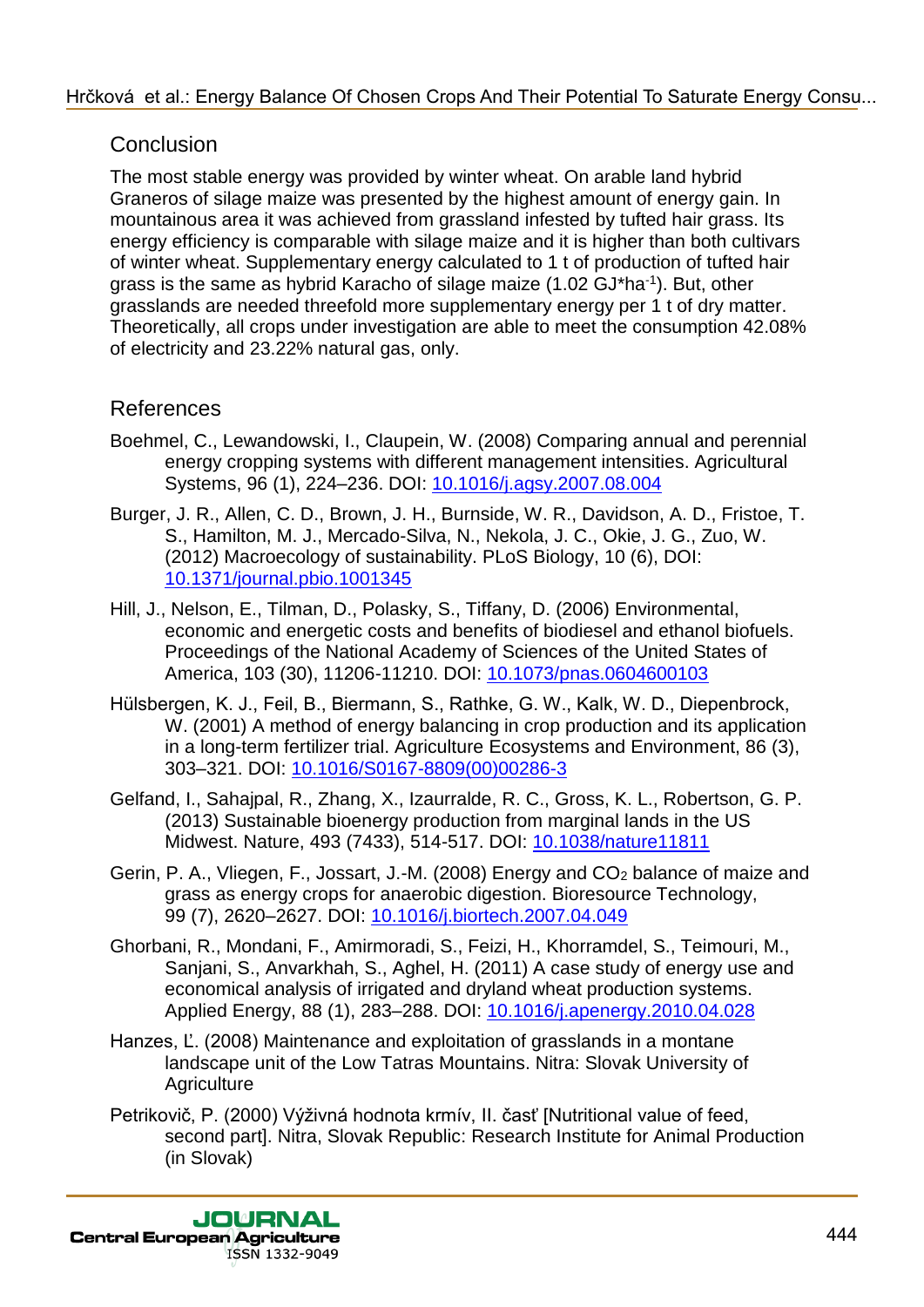#### [Hrčková et al.: Energy Balance Of Chosen Crops And Their Potential To Saturate Energy Consu...](http://jcea.agr.hr/volumes.php?search=Article%3A1726)

- Pospišil, R., Ržonca, J. (2010) Influence of different soil tillage technologies on energy balance of crop rotation. Agriculture (Poľnohospodárstvo), 56 (4), 114- 120
- Pospišil, R., Vilček, J. (2000) Energetika sústav hospodárenia na pôde [Energy management systems on agricultural land]. Bratislava, Slovak Republic: Soil Science and Conservation Research Institute (in Slovak)
- Preininger, M. (1987) Energetické hodnocení výrobních procesů v rostlinné výrobě [Evaluation of energy in processes in plant production]. Praha, Czech Republic: Výskumní Ústav Zemědělské Techniky (in Czech)
- Rathke, G. W., Diepenbrock, W. (2006) Energy balance of winter oilseed rape (*Brassica napus* L.) cropping as related to nitrogen supply and preceding crop. European Journal of Agronomy, 24 (1), 35–44. DOI: 10.1016/j.eja.2005.04.003
- Slade, R., Bauen, A., Gross, R. (2014) Global bioenergy resources. Nature Climate Change, 4 (2), 99-105. DOI: 10.1038/nclimate2097
- Slovak Statistical Office (2010) Energy 2010. Bratislava: Slovak Statistical Office
- Slovak Statistical Office (2011) Energy 2011. Bratislava: Slovak Statistical Office
- Slovak Statistical Office (2012a) Definitívne údaje o úrode poľnohospodárskych plodín a zeleniny v SR za rok 2011 [Definitive data on harvest the crops and vegetables in Slovak Republic in 2011]. Bratislava: Slovak Statistical Office (in Slovak)

Slovak Statistical Office (2012b) Energy 2012. Bratislava: Slovak Statistical Office

- Slovak Statistical Office (2013) Definitívne údaje o úrode poľnohospodárskych plodín a zeleniny v SR za rok 2012 [Definitive data on harvest the crops and vegetables in Slovak Republic in 2012]. Bratislava: Slovak Statistical Office (in Slovak)
- Smyth, M. B., Murphy, J. D., O'Brien, M. C. (2009) What is the energy balance of grass biomethane in Ireland and other temperate northern European climates? Renewable and Sustainable Energy Reviews, 13 (9), 2349-2360. DOI: 10.1016/j.rser.2009.04.003
- Soltani, A., Rajabi, M. H., Zeinali, E., Soltani, E. (2013) Energy inputs and greenhouse gases emissions in wheat production in Gorgan, Iran. Energy, 50 (1), 54–61. DOI: 10.1016/j.energy.2012.12.022
- Tabatabaeefar, A., Emamzadeh, H., Ghasemi Varnamkhasti, M., Rahimizadeh, R., Karimi, M. (2009) Comparison of energy of tillage systems in wheat production. Energy, 34 (1), 41-45. DOI: 10.1016/j.energy.2008.09.023
- Tilman, D., Hill, J., Lehman, C. (2006) Carbon-negative biofuels from low-input highdiversity grassland biomass. Science, 314 (5805), 1598-1600. DOI: 10.1126/science.1133306
- Tilman, D., Socolow, R., Foley, J. A., Hill, J., Larson, E., Lynd, L., Pacala, S., Reilly, J., Searchinger, T., Somerville, C., Williams, R. (2009) Beneficial biofuels – the food, energy, energy and environment trilemma. Science, 325 (5938), 270- 271. DOI: 10.1126/science.1177970